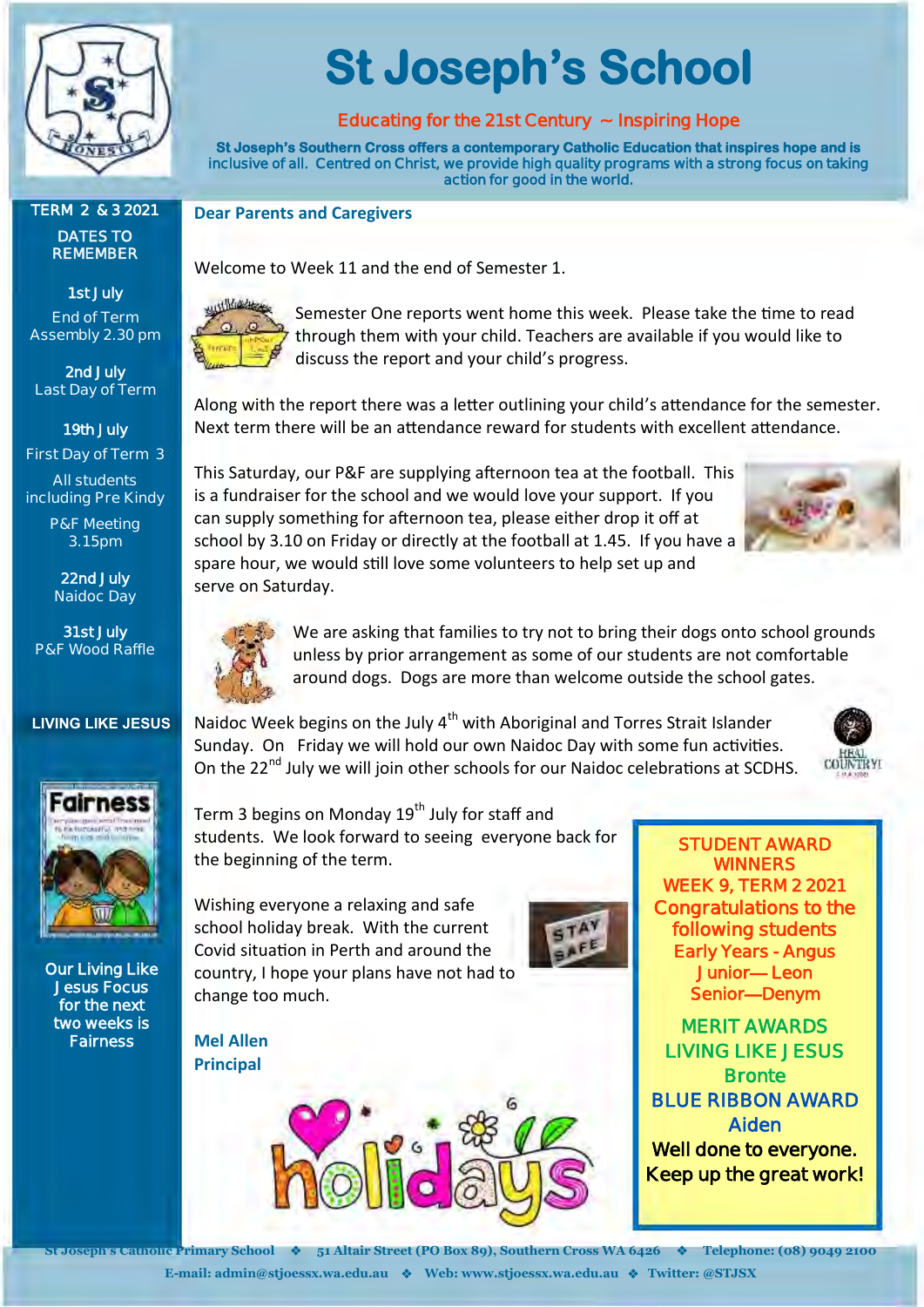

**We have been hard at work this term in STEM. Science– We have explored the Earth and Space Sciences (our Earth and beyond) Technology – This term we have used Makers Empire and Minecraft Education as technology tools, which are both a lot of fun.**



*Core Values ~ We are honest and courageous and strive to follow in the footsteps of Jesus ~ We respect that we are all different and unique, and are willing to share our talents with others ~ We demonstrate fairness to all in our school community*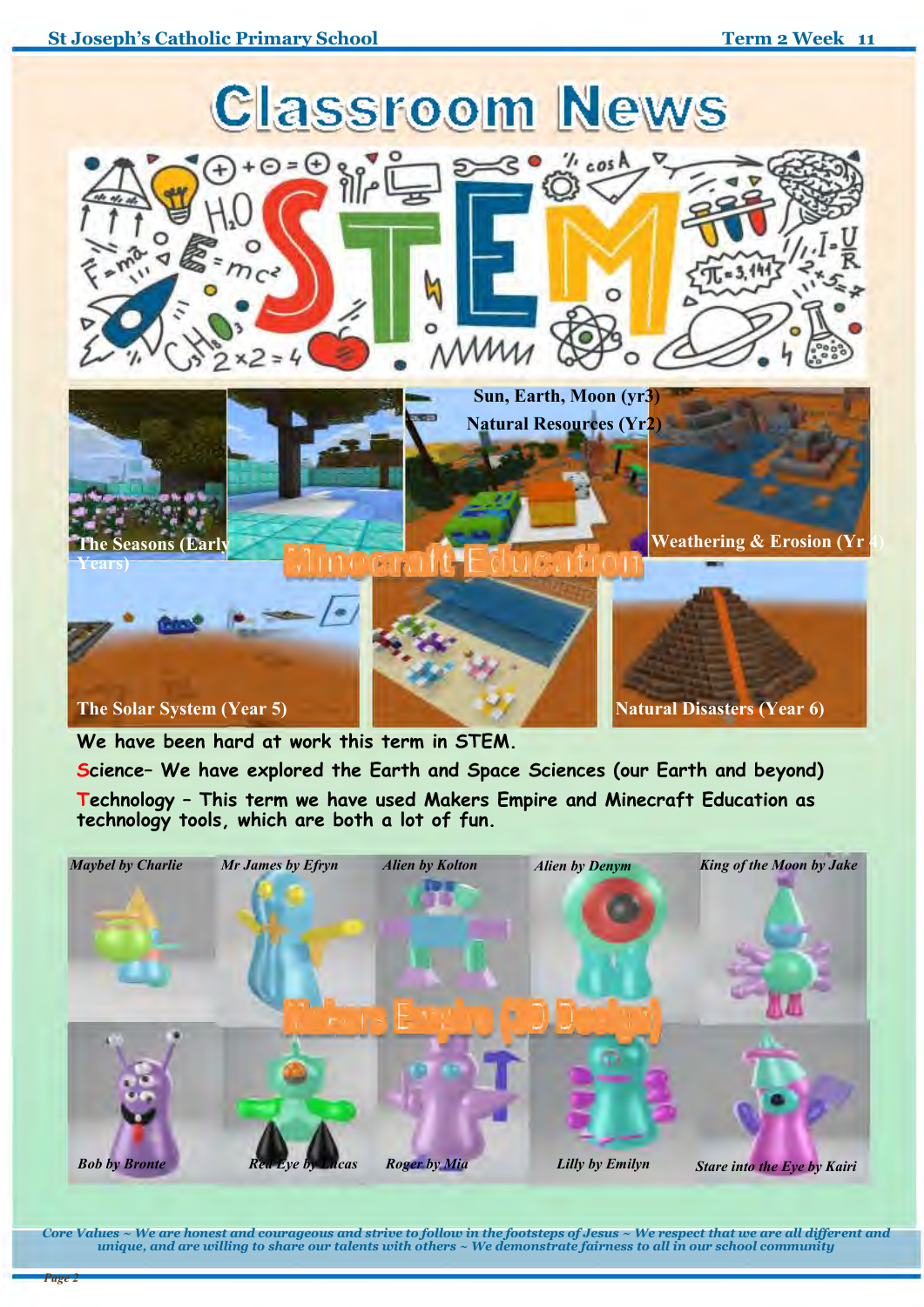#### **PRAYER OF THE WEEK**

**God of all creation,** 

**as we journey together in this Great Southern Land,** 

**We pray for healing, forgiveness, and unity,** 

**Creating a path of good will, with justice and compassion.** 

**Jesus, through the power of your love,** 

**You have given us the courage, wisdom, and strength** 

**To share our gifts and talents in humility.** 

**In peace and understanding we reconcile with each other.** 

**Creator Spirit, we come together in prayer and thanksgiving** 

**For the many blessings we have received.** 

**Allow your Spirit to wash over us and give us strength** 

**to walk together as one.** 

**Amen**

## **REFLECTION**

#### **WEEK 11 AWARDS WINNER**

**STUDENT AWARD WINNERS WEEK 11, TERM 2 2021 Congratulations to the following students** 

> **Early Years - William Junior-Jordyn Senior-Jake**

**MERIT AWARDS LIVING LIKE JESUS Emilyn** 

**Well done to everyone. Keep up the great work!**

# **NAIDOC Week**

The NAIDOC 2021 theme – Heal Country! – calls for all of us to continue to seek greater protections for our lands, our waters, our sacred sites and our cultural heritage from exploitation, desecration, and destruction.

Country that is more than a place and inherent to our identity.

NAIDOC 2021 invites the nation to embrace First Nations' cultural knowledge and understanding of Country as part of Australia's national heritage and equally respect the culture and values of Aboriginal peoples and Torres Strait Islanders as they do the cultures and values of all Australians. Heal Country, heal our nation.

NAIDOC Week 2021 will be held from Sunday 4 July to Sunday 11 July. It is an opportunity for all Australians to come together to celebrate the rich history, diverse cultures and achievements of Aboriginal and Torres Strait Islander peoples as the oldest continuing cultures on the planet.

#### <https://www.naidoc.org.au>







# **Parish News**

**Our Lady of Montserrat Parish**

*Our parish warmly welcomes those who would like to become Catholic here in this place. In our parish, high school students and adults can present themselves for* 

*this of their own accord. Primary school students usually require at least 1 of their parent/guardians to be Catholic (so that they will receive ongoing formation in the Catholic faith at home). Exceptions do take place from time to time, so the best thing to do for any interested families is to either contact us at the parish or register your interest with Ms Allen.*

**Weekend Mass Times Saturday 6:30pm Sunday 8:30am Phone : Southern Cross 9049 1049 (Friday to Sunday) Kalgoorlie 9021 2100 (Monday - Thursday) E-mail: kalgoorlie@perthcatholic.org.au Fr. Matthew, Fr. Stephen, Fr. Brennan and Fr. Jeffey**

*Core Values ~ We engage in active learning in a safe and collaborative environment ~ We challenge, motivate and encourage everyone to reach their potential ~ We play our role in protecting God's environment to promote a sustainable future for all*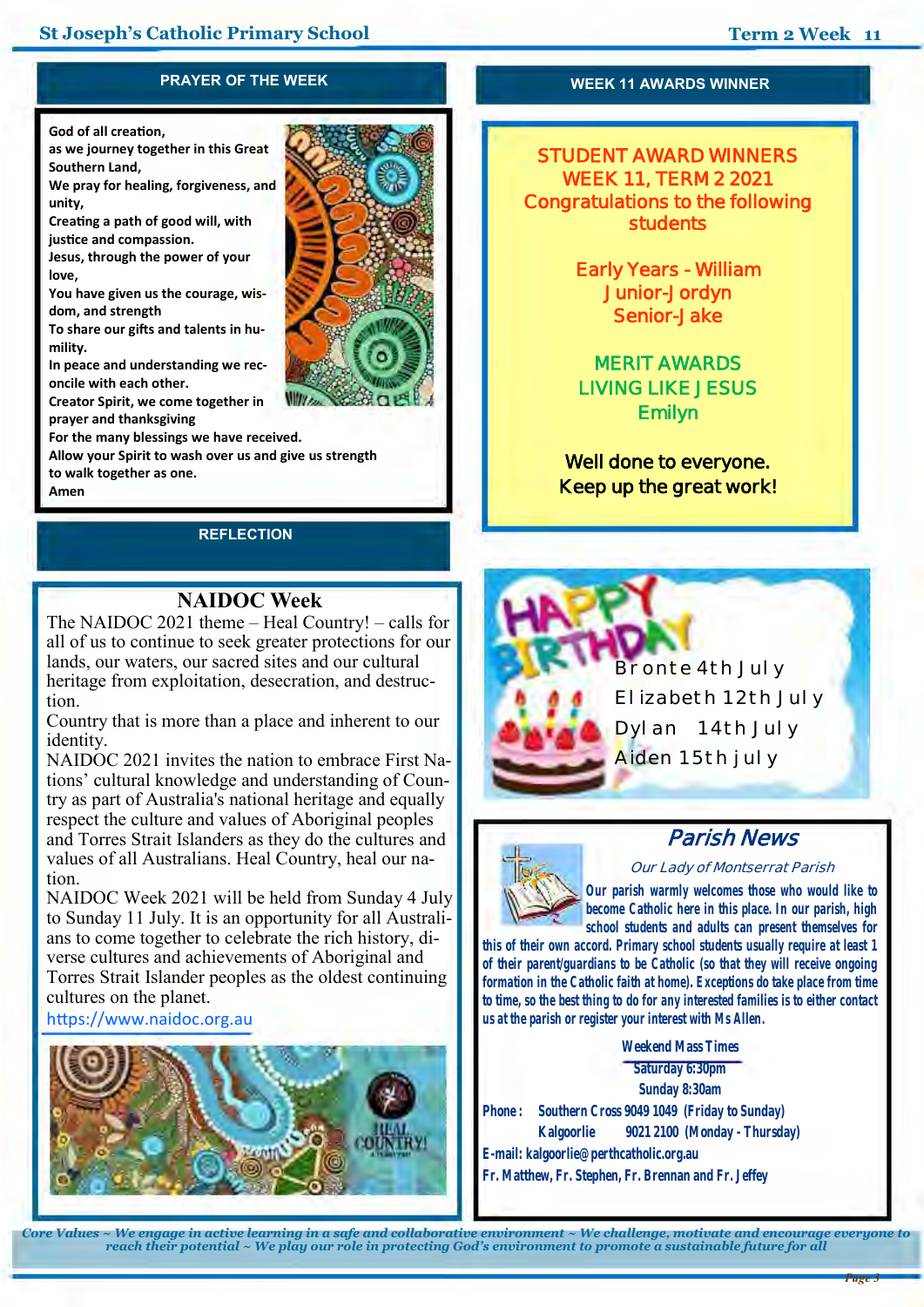

**St Joseph's School uniforms can be ordered by contacting our P&F Uniform Coordinator Mrs Lorrae Carlson on 0407 381 993. Thank you.** 



#### **DISCLAIMER**

**Advertisements published in the Newsletter, or flyers sent home via the school, are a community service only. St Joseph's Catholic Primary School does not particularly promote or recommend these services. Parents/Carers need to make their own security/safety checks if necessary at their own discretion.** 

*Core Values ~ We engage in active learning in a safe and collaborative environment ~ We challenge, motivate and encourage everyone to reach their potential ~ We play our role in protecting God's environment to promote a sustainable future for all*

I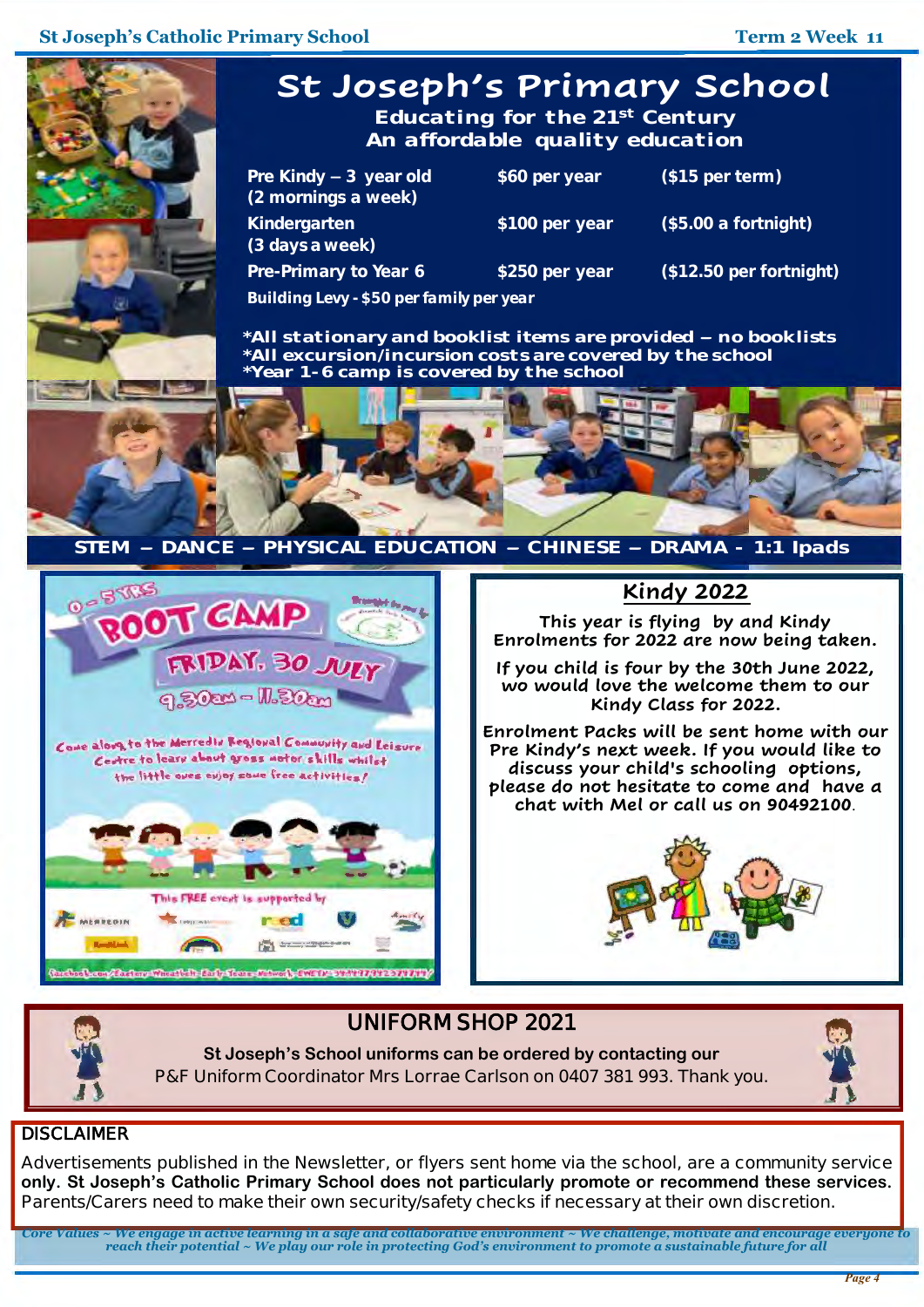

#### **St. Joseph's Catholic Primary School** *Vision: Educating for the 21st Century - Inspiring Hope Motto: Honesty OUR Core Values: We are honest and courageous; We demonstrate equality and fairness between all; We work collaboratively to create a joyful learning environment; We challenge, motivate and encourage everyone to reach their potential. PARENT AND CAREGIVERS TERM THREE PLANNER 2021*

| <b>TERM 3</b>                           | Mon                                                                                                        | Tue                              | Wed                                                                       | Thu                                                                     | Fri                                                                                        | Weekend                                                       |
|-----------------------------------------|------------------------------------------------------------------------------------------------------------|----------------------------------|---------------------------------------------------------------------------|-------------------------------------------------------------------------|--------------------------------------------------------------------------------------------|---------------------------------------------------------------|
| Week 1                                  | July 19                                                                                                    | July 20                          | July 21                                                                   | July 22                                                                 | <b>July 23</b>                                                                             | <b>July 24/25</b>                                             |
| <b>JULY</b>                             | <b>Pre Kindy</b><br><b>Staff &amp; Students</b><br>first day of Term 3<br><b>P&amp;F Meeting</b><br>3.15pm |                                  |                                                                           | NAIDOC Day @<br><b>SCDHS</b>                                            | <b>Pre Kindy</b>                                                                           |                                                               |
| Week 2<br><b>JULY/</b><br><b>AUGUST</b> | July 26<br><b>Mass 9am</b><br><b>Pre Kindy</b>                                                             | July 27                          | July 28                                                                   | July 29<br><b>Newsletter</b>                                            | <b>July 30</b><br>Staff PD-<br><b>School Closed</b>                                        | July 31/August 1<br>P& F Wood Raffle                          |
| Week 3                                  | <b>August 2</b><br><b>Pre Kindy</b>                                                                        | <b>August 3</b>                  | <b>August 4</b>                                                           | <b>August 5</b><br><b>BRLA Year 3</b>                                   | <b>August 6</b><br><b>Pre Kindy</b><br>St Mary of the<br>Cross Day                         | <b>August 7/8</b>                                             |
| Week 4                                  | <b>August 9</b><br><b>No Pre Kindy</b><br><b>P&amp;F Lapathon</b><br>@2pm                                  | August 10<br>Fr Brennan<br>B'day | <b>August 11</b>                                                          | <b>August 12</b><br><b>Newsletter</b><br><b>Board Meeting</b><br>6pm    | <b>August 13</b><br><b>Pre Kindy</b>                                                       | <b>August 14/15</b>                                           |
| Week 5                                  | <b>August 16</b><br><b>Pre Kindy</b>                                                                       | <b>August 17</b>                 | <b>August 18</b>                                                          | <b>August 19</b>                                                        | <b>August 20</b><br><b>Pre Kindy</b>                                                       | <b>August 21/22</b>                                           |
| <b>YEAR 1-6 CAMP</b>                    | <b>Whole School</b><br><b>Mass</b>                                                                         | <b>CAMP</b>                      | <b>Catholic</b><br><b>Performing Arts</b>                                 | <b>CAMP</b>                                                             | <b>CAMP</b>                                                                                |                                                               |
| Week 6<br><b>BOOK WEEK</b>              | <b>August 23</b><br><b>Pre Kindy</b>                                                                       | <b>August 24</b>                 | <b>August 25</b>                                                          | <b>August 26</b><br><b>Book Week</b><br><b>Parade</b>                   | <b>August 27</b><br><b>Pre Kindy</b><br><b>Merit Assembly</b><br>3pm                       | <b>August 28/29</b><br><b>Yilgarn Show</b>                    |
| Week 7<br><b>AUGUST/SEPT</b>            | <b>August 30</b><br><b>Pre Kindy</b>                                                                       | <b>August 31</b>                 | September 1<br><b>Super Science</b><br><b>Circus Show</b><br>SXDHS 1.30pm | <b>September 2</b><br><b>Newsletter</b>                                 | <b>September 3</b><br><b>Pre Kindy</b><br><b>Fathers Day</b><br><b>breakfast</b>           | September 4/5<br>Confirmation<br><b>Father's Day</b><br>(5th) |
| Week 8                                  | September 6<br><b>Pre Kindy</b>                                                                            | September 7                      | September 8                                                               | September 9                                                             | September 10<br><b>No Pre Kindy</b><br><b>YSSSA</b><br><b>Athletics</b><br><b>Carnival</b> | September 11/12                                               |
| Week 9                                  | September 13<br><b>Pre Kindy</b>                                                                           | September 14                     | September 15                                                              | <b>September 16</b><br><b>Newsletter</b><br><b>Board Meeting</b><br>6pm | September 17<br><b>Pre Kindy</b>                                                           | September 18/19                                               |
| Week 10                                 | <b>September 20</b><br><b>End of Term Mass</b><br>9am<br><b>Pre Kindy</b>                                  | September 21                     | September 22                                                              | <b>September 23</b><br><b>End of Term</b><br><b>Assembly 2:30pm</b>     | <b>September 24</b><br><b>Pre Kindy</b><br>Last day of<br>term                             | September 25/26<br>Fr Matthew B'day<br>(26th)                 |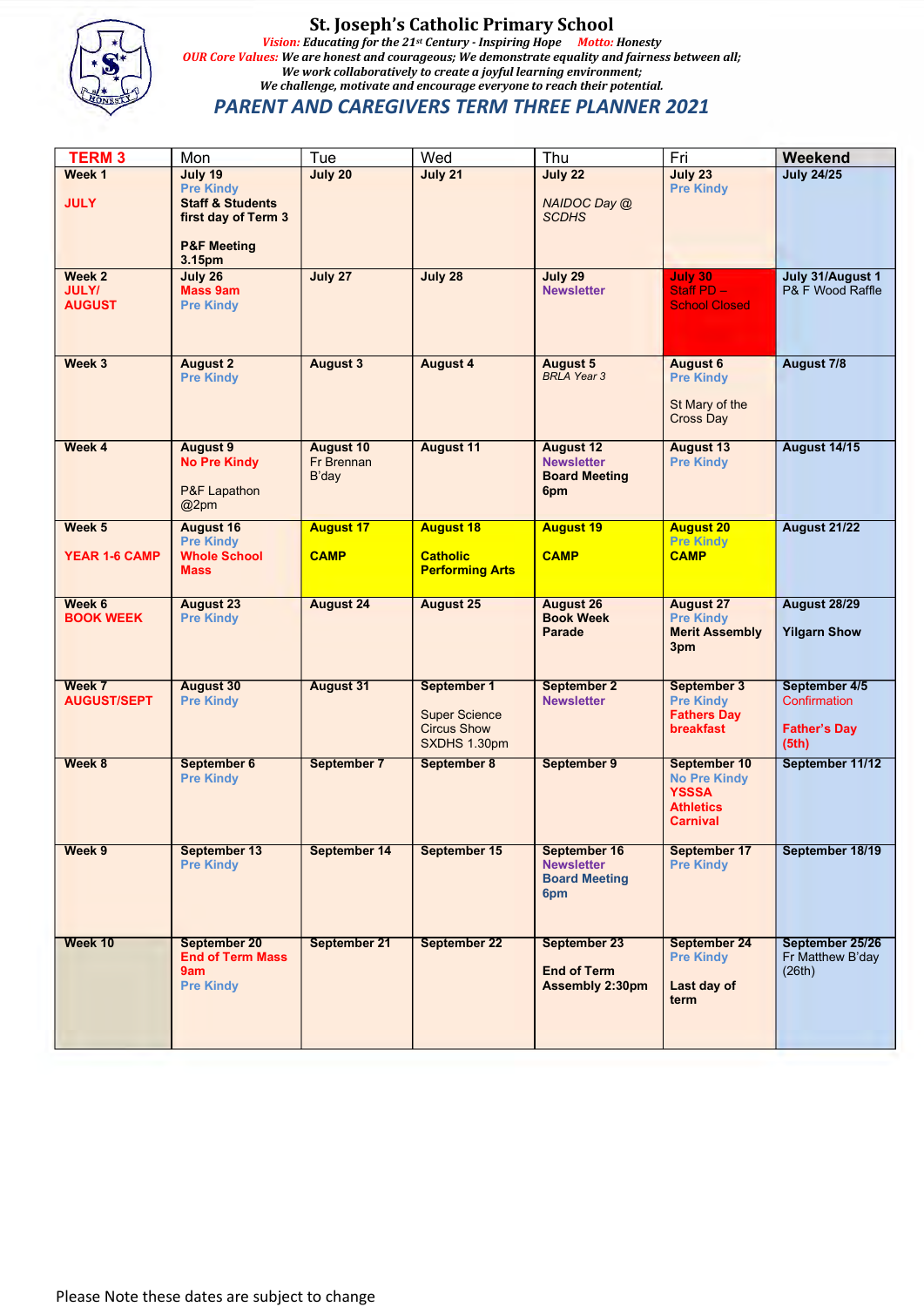

#### **PARENTS CARRY UNFAIR LOAD AS CATHOLIC SCHOOLS CONTINUE TO GROW**

As more parents are choosing to send their children to Catholic schools than ever before, there is a growing call for the McGowan Government to ensure fairer funding for education.

Catholic School Parents WA (CSPWA) Executive Director Siobhan Allen said across Western Australia parents were seeking meetings with newly elected Members of Parliament to highlight the disproportionate financial pressure being placed on families who choose a Catholic education.

"We congratulate all MPs on their election and are keen to meet with each and every one of them," Mrs Allen said.

"We want them to understand the unfair burden currently being carried by parents who choose to send their children to Catholic schools.

"This is a choice that should be supported, acknowledging the great contribution our schools make to WA."

CEWA Executive Director, Dr Debra Sayce said primary and secondary school principals were working closely with parents.

"Enrolments in Catholic schools have grown by more than seven per cent in the past decade. The savings to the WA Government are estimated to be almost \$800 million as a result of students attending Catholic Schools," Dr Sayce said.

"It is time for that contribution to be acknowledged and we are keen to ensure all MPs understand the important role our schools play in the State's education system."

With 163 schools in Western Australian, CEWA educates more than 78,000 students and employs 10,982 staff around the State.

CEWA operates three schools in the Central Wheatbelt electorate, providing an option for parents wanting a Catholic education for their children where a choice of schools exists.

"The McGowan Government has promised to invest more than \$900 million to build new public schools and to maintain and upgrade existing public schools," Dr Sayce said.

"But not a single cent has been committed to capital works for Catholic schools."

In addition to saving the State Budget hundreds of millions of dollars every year by educating more children than ever in Catholic schools, replicating CEWA's facilities around the State would cost the WA Government more than \$5.1 billion in capital expenditure.